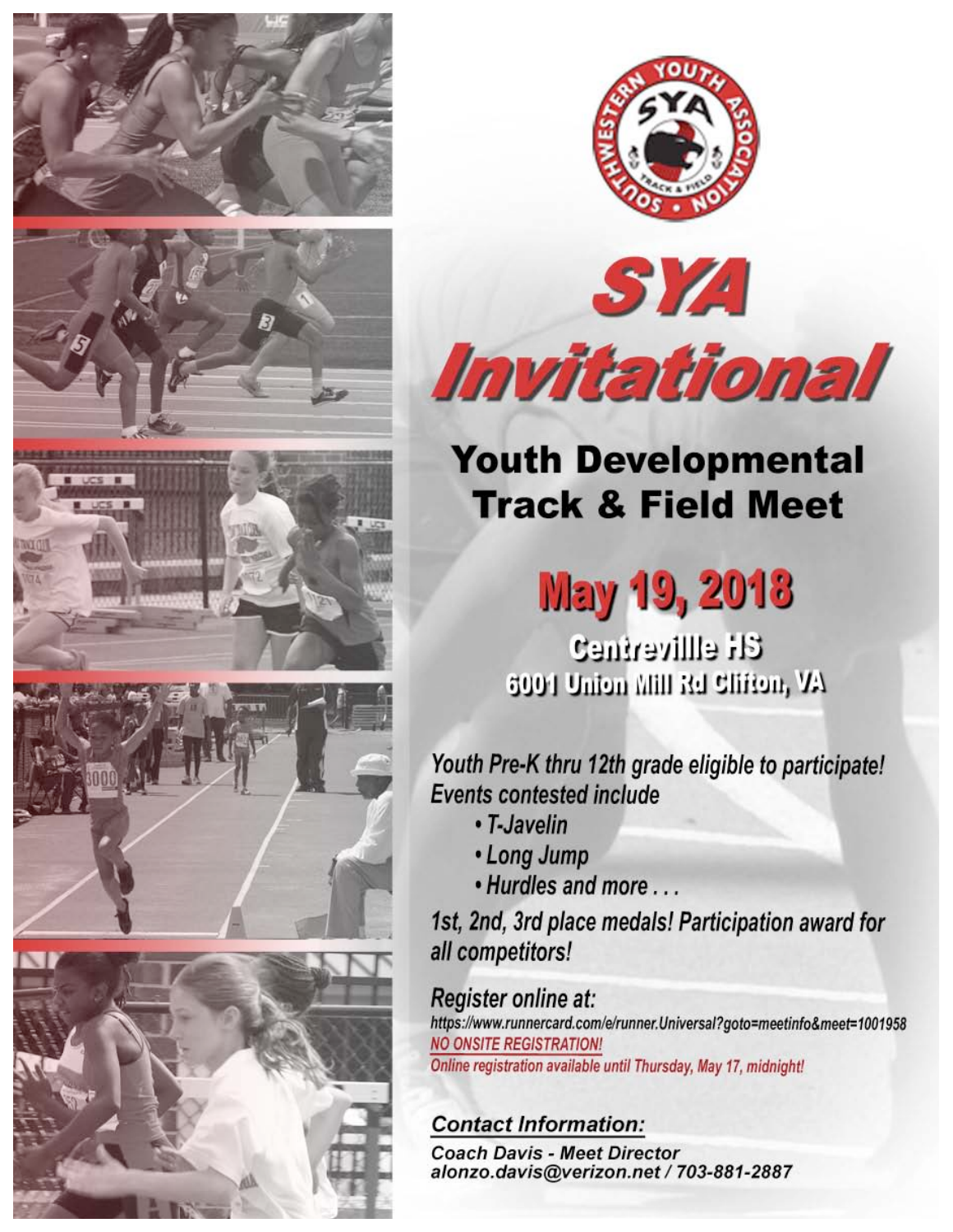

# **SYA INVITATIONAL TRACK & FIELD MEET**

*Southwestern Youth Association Annual Developmental Meet Centreville, VA*

DATE: TIME: Saturday May 19, 2018 Events Start: 10:00am

*Coaches Meeting: 9:45am*

Centreville High School Meet Director - Alonzo Davis 6001 Union Mill Rd *alonzo.davis@verizon.net*/*703-881-2887*

SITE: INFORMATION: Clifton, VA 20124

ENTRY FEE: \$5 donation. \$450 team max. Register online at: https://www.runnercard.com/e/runner.Universal?goto=meetinfo&meet=1001958

INDIVIDUAL AWARDS:  $1<sup>st</sup> - 3<sup>rd</sup>$  place medals / 4<sup>th</sup> - 6<sup>th</sup> place ribbon awards.

### **ORDER OF EVENTS**

#### **TRACK EVENTS:** *9am Start* **FIELD EVENTS:** *9am Start*

| 1500m Race-Walk    | $9 - 18$                           | Long Jump       | 8U-18 (incl. Pre-K) |
|--------------------|------------------------------------|-----------------|---------------------|
| 3000m Run          | $11 - 18$                          | High Jump       | $9 - 18$            |
| 50m Dash           | Pre-K Only                         | T-Javelin       | 8U-12 (incl. Pre-K) |
| 80/100/110 Hurdles | $11 - 18$                          | <b>Shot Put</b> | 18-8U               |
| 200m Dash          | All Ages                           |                 |                     |
| 1500m Run          | All Ages                           |                 |                     |
| 100m Dash (semis)  | All Ages (top 6 advance to finals) |                 |                     |
| 400m Run           | All Ages                           |                 |                     |
| 800m Run           | All Ages                           |                 |                     |
| 100m Dash (finals) | (top six each age group, TBD)      |                 |                     |
| 4 X 100m Relay     | All Ages                           |                 |                     |

| Long Jump       | 8U-18 (incl. Pre-K |
|-----------------|--------------------|
| High Jump       | $9 - 18$           |
| T-Javelin       | 8U-12 (incl. Pre-K |
| <b>Shot Put</b> | 18-8U              |

### MEET RULES AND REGULATIONS:

Maximum 1/4" spikes. No bare feet or stocking feet. Shirts required. Lane assignments will be by random drawing. Starting blocks will be provided for Sub Youth-Young only. **Relay team members must all have the same jersey or top.**

#### OFFICIALS: CLEAN UP:

Additional help may be needed if Please use trash bags provided to police participant numbers exceed expectations. your area before leaving. Your cooperation is greatly appreciated.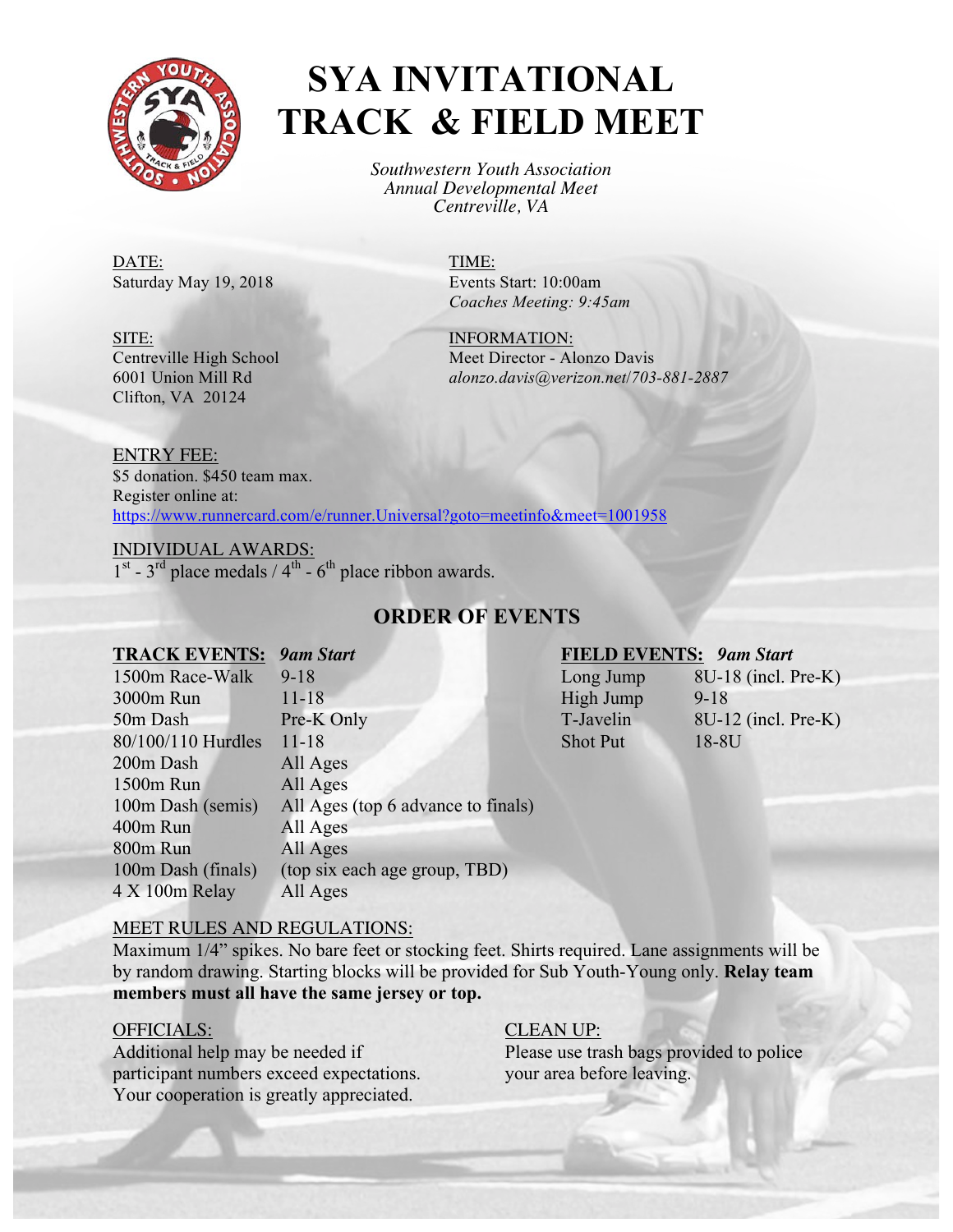### DISQUALIFICATION:

Age violations will disqualify individuals and entire relay teams if any one of the team members is in violation. Age violations may also result in the entire track club being disqualified from the meet. Combining teams for relays will result in disqualifications of all parties involved.

#### FACILITIES:

Porta-Johns are available at the stadium. Centreville HS indoor facilities may be available, however, athletes MUST be escorted by an adult. Unaccompanied minors will be prohibited from entering the school. ABSOLUTELY NO SMOKING AND NO ALCOHOLIC BEVERAGES ARE PERMITTED ON SCHOOL PROPERTY!

#### REFRESHMENTS:

Food and drink will be available for purchase.

#### PARTICIPATION LIMITATIONS:

Maximum of 3 events per athlete 12 and under, including relays; 4 events per athlete 13 and up, including relays. **Please try to limit number of athletes for each age/gender group to 5 per event.** *Meet management reserves the right to reject athletes who have entered into too many events without notification.*

#### DIVISIONS/AGE GROUPS:

Age determined as of December 31, 2018 for boys and girls. (The age you will be on the date above)

| 8 & under  | Birth Year $-2010+$ (incl. Pre-K, 2013-2014)                                           |
|------------|----------------------------------------------------------------------------------------|
| 9 & 10     | Birth Year $-2009 - 2008$                                                              |
| $11 \& 12$ | Birth Year $-2007 - 2006$                                                              |
| 13 & 14    | Birth Year $-2005 - 2004$                                                              |
| 15 & 16    | Birth Year $-2003 - 2002$                                                              |
| $17 & 18*$ | Birth Year $-2001 - 2000$                                                              |
|            | *Young Men and Women will also include 1998 birth year born on or after July $28^{th}$ |

#### **VIOLATION OF PARTICIPATION LIMITATIONS WILL RESULT IN FORFEITURE OF ALL AWARDS IN THE MEET. THIS APPLIES TO INDIVIDUALS AND POSSIBLY ENTIRE TEAMS.**

### **DIRECTIONS TO CENTREVILLE HIGH SCHOOL:**

From Rt. 28 South (Centreville), left turn onto Braddock Road East to right turn on Union Mill Rd to Centreville HS, approx. 1/4 mile on the left or; From Braddock Rd. West, left turn onto Union Mill Rd to Centreville HS, approx. 1/4 mile on the left. Please use Mapquest or similar for other originating areas.

Parking allowed in "designated" areas only.